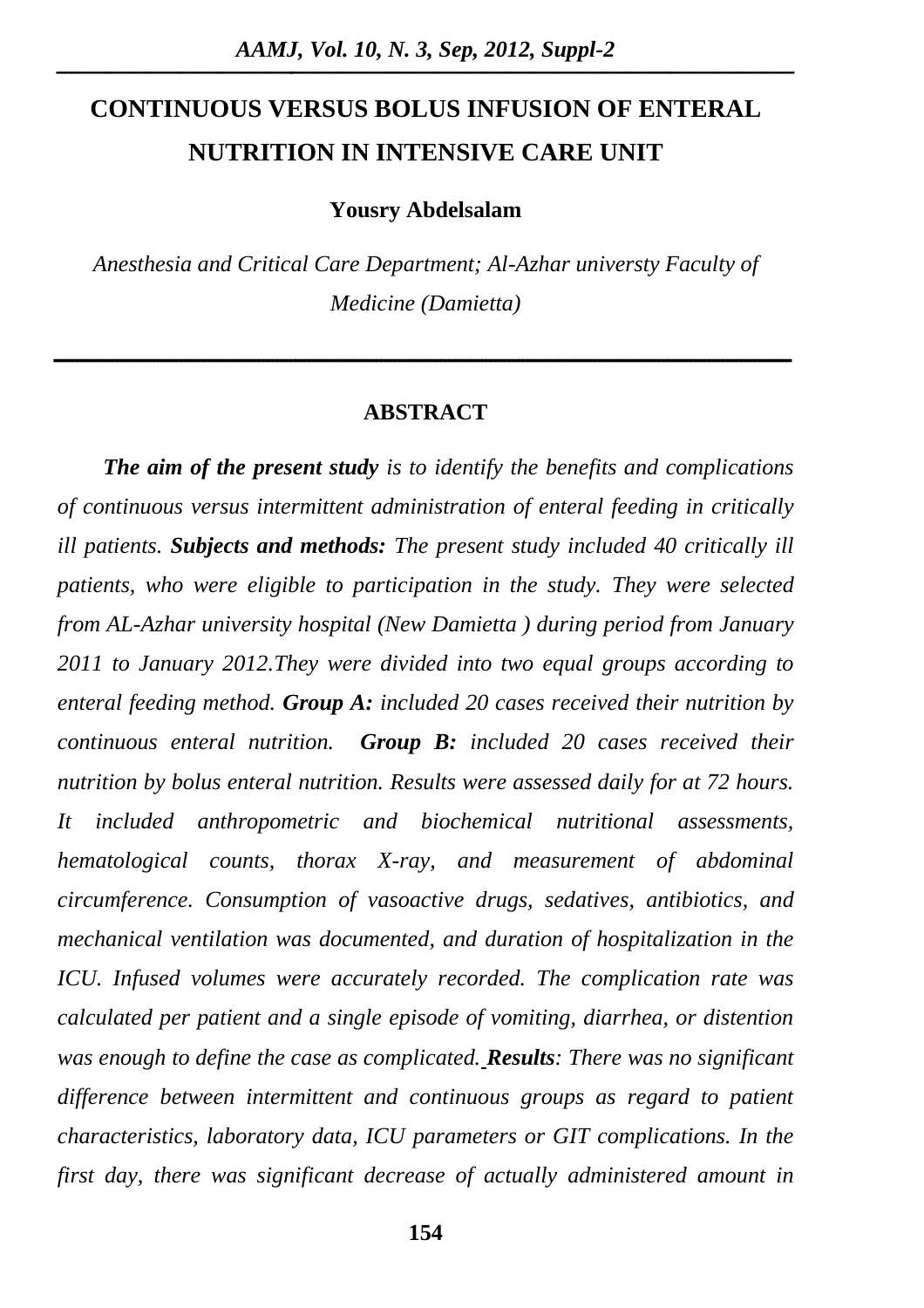*intermitted group when compared to continuous group (657.00±43.02 vs 745.75±16.72 respectively). On the other hand, no significant difference was found between both groups at days 2 and 3 (table 4). No case reported aspiration and mortality rate was zero. Conclusion: complication rate was comparatively low with either bolus or continuous administration. Continuous administration provided a higher dietary intake on the first day in Group II, but by the third day, no difference remained between the two groups.* 

*Keywords: enteral nutrition, continuous or bolus infusion.*

#### **INTRODUCTION**

Hypercatabolism due to physiological and psychosocial stressors associated with critical illness is a main characteristic in critically ill patient. Consequently, if nutritional support is not adequately provided to meet increased bodily demands, malnutrition may result **(Btaiche et al., 2010).** 

Enteral nutrition (EN) is considered as the route of choice for critically ill patients with a functional gastrointestinal (GI) tract who cannot receive adequate oral nutrition **(Whelan, 2007).** EN can be administered by the continuous method given over 16–24 h or the bolus method given over 10–15 min, 4–6 times/day **(August and Teitelbaum, 2002).** EN is a physiologic means as it provides trophic effects to maintain intestinal physiology, prevents gut villi atrophy, decreases intestinal permeability stimulates intestinal perfusion, preserves gut immunity, and is associated with reduced hospital length of stay and cost **(Roberts and Zaloga, 2000).** However, the ability to provide adequate EN in critically ill patients is often hampered by pulmonary, GI, metabolic, and mechanical complications **(Schmidt and Martindale, 2001).** 

Concerning pulmonary complications, aspiration is the most lifethreatening complication of EN; it usually refers to the entry of oropharyngeal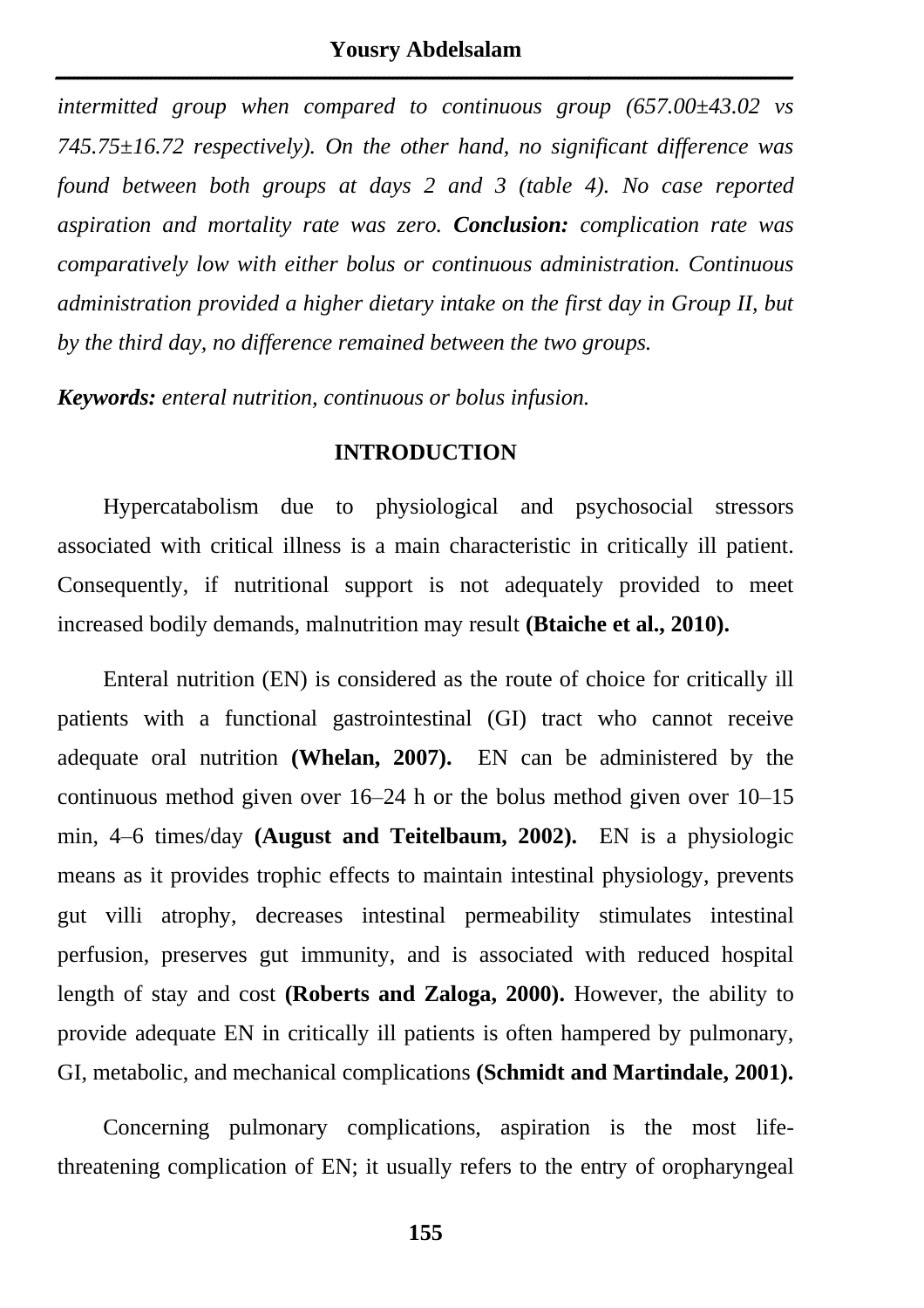or gastric content into the lungs. The incidence of aspiration ranges from less than 4% to more than 70% **(Collard et al., 2003).** Many causes can lead to aspiration including advanced patient's age, decreased level of consciousness, diminished gag or cough reflex, sedation, presence of a tracheal tube, supine position, malpositioning of EN tube, vomiting, or HGRV. Consequently, aspiration can cause a wide range of serious complications including, but not limiting to, pneumonia and acute respiratory distress syndrome (ARDS). Once ARDS develops, the mortality rate can increase to 40–50% **(Metheny, 2002).** 

Among GI complications, the most common are nausea and vomiting (20%), HGRV (20–70%), diarrhea (63%), and constipation (5–83%) **(Whelan et al., 2009; Nassar et al., 2009).** These complications usually interfere with the achievement of adequate EN. The main concern with high gastric residual volume and vomiting is the risk for aspiration of gastric content according to some research studies **(Metheny et al., 2006).** However, this risk was not reported elsewhere **(Metheny et al., 2008).**

### **AIM OF WORK**

The aim of the present work is to identify the benefits and complications of continuous versus intermittent administration of enteral feeding in critically ill patients.

#### **methodology**

**Patient:** The present study included 40 critically ill patients, who were eligible to participation in the study. They were selected from AL-Azhar university hospital (New Damietta ) during period from January 2011 to January 2012. They were divided into two equal groups according to enteral feeding method.

**156**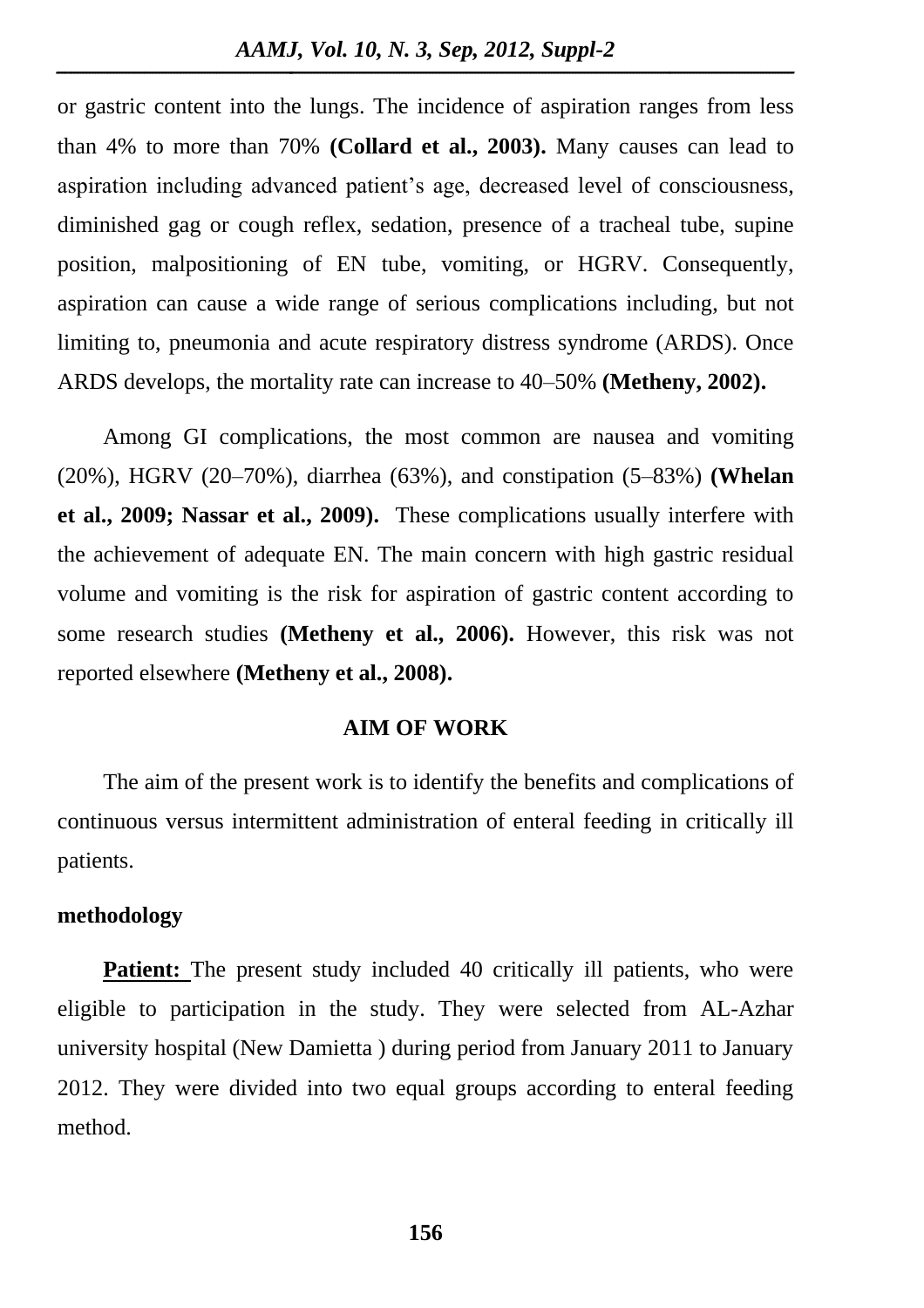**Group A:** included 20 cases received their nutrition by continuous enteral nutrition.

**Group B:** included 20 cases received their nutrition by bolus enteral nutrition.

## **Inclusion criteria**

- Seriously ill patient,
- Both sexes
- Aged 20 to 80 years
- Patients unable to ingest an oral diet, with conserved gastrointestinal function
- Consent for participation in the study.

# **Exclusion criteria**

- Irreversible coma
- Cancer
- Death or discharge before 72 hours of observation;
- Intestinal fistula, obstruction, necrosis, peritonitis,
- Contraindication to enteral diet;
- Intolerance to the prescribed nutrients or infusion regimen;

### **Group A: continuous infusion**

All included patients received a complete, polymeric, commercial preparation composed of (1.0 kcal/mL, 56g protein/ mL), by nasogastric tube (10 French) and electronic infusion pump. The position of tube was confirmed daily by thorax X-ray images taken as a routine in these critical patients. When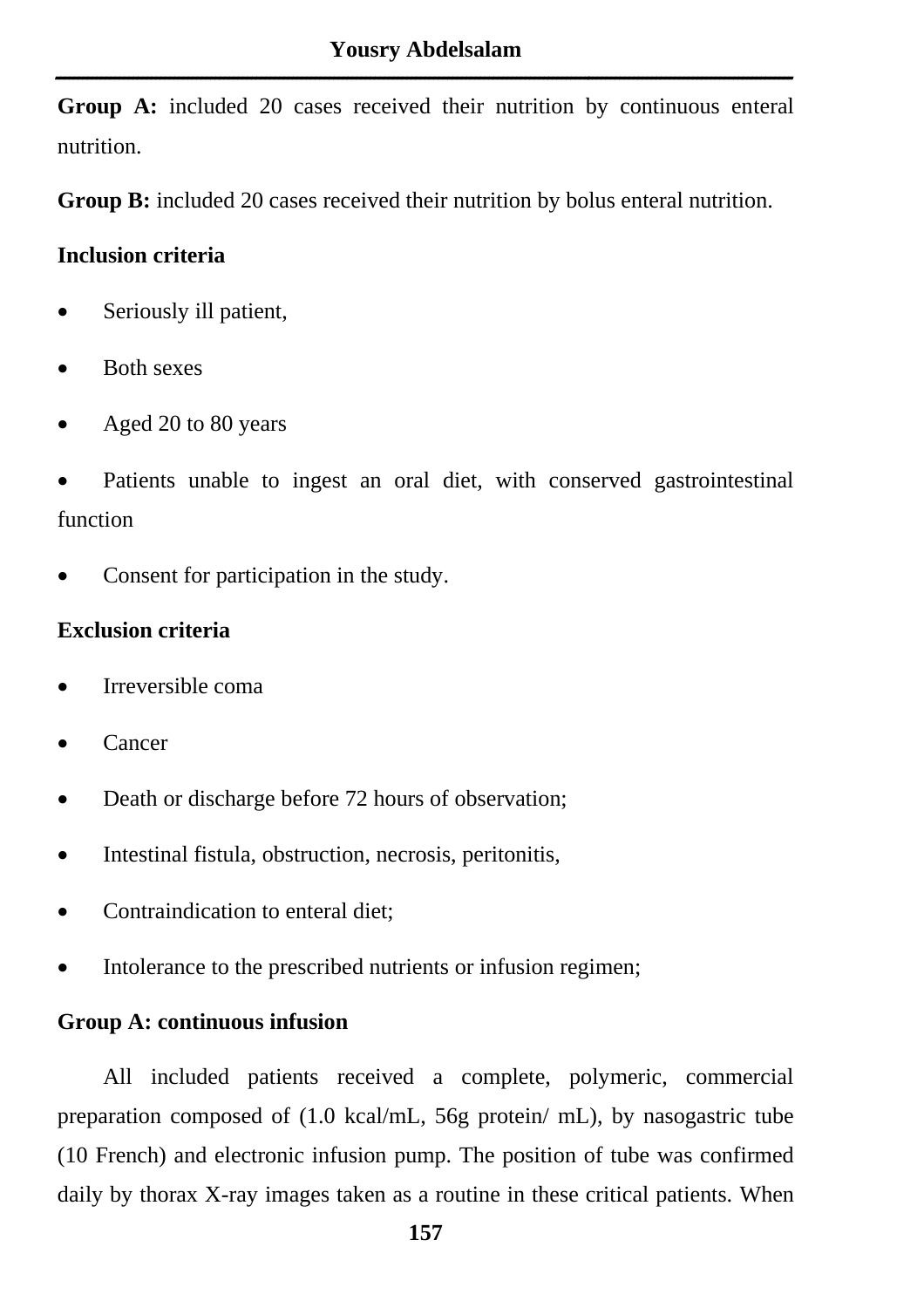the tube was shown to be displaced, the action was registered, and the tube was reinserted or repositioned again in its appropriate position. A standard prescription of 25 kcal/mL was adopted.

The daily calculated amount was received to the patient continuously for 24 hours;

### **Group B: Bolus infusion**

The total daily feeding period was also 24 hours; however, feeding was given by 8 boluses. Each was administered over a 1-hour period each at intervals of 3 hours (1-hour infusion period followed by a 2-hour standby period).

**General management:** all patients were managed by administration of additional fluids or electrolytes, antibiotics, vasoactive drugs, mechanical ventilation, and other procedures according to medical conditions.

### **Definition of measurements:**

Abdominal distension was defined as whenever abdominal circumference increased 3 cm or more. Diets were marked with anilin-blue dye so pulmonary aspiration could more easily be recognized, and pneumonia was affirmed whenever a new lung infiltrate at thorax X-ray. **(August and Teitelbaum, 2002).**

### **Methods of assessment:**

Results were assessed daily for at 72 hours. It included anthropometric and biochemical nutritional assessments, hematological counts, thorax X-ray, and measurement of abdominal circumference. Consumption of vasoactive drugs, sedatives, antibiotics, and mechanical ventilation was documented, and duration of hospitalization in the ICU was documented. Infused volumes were accurately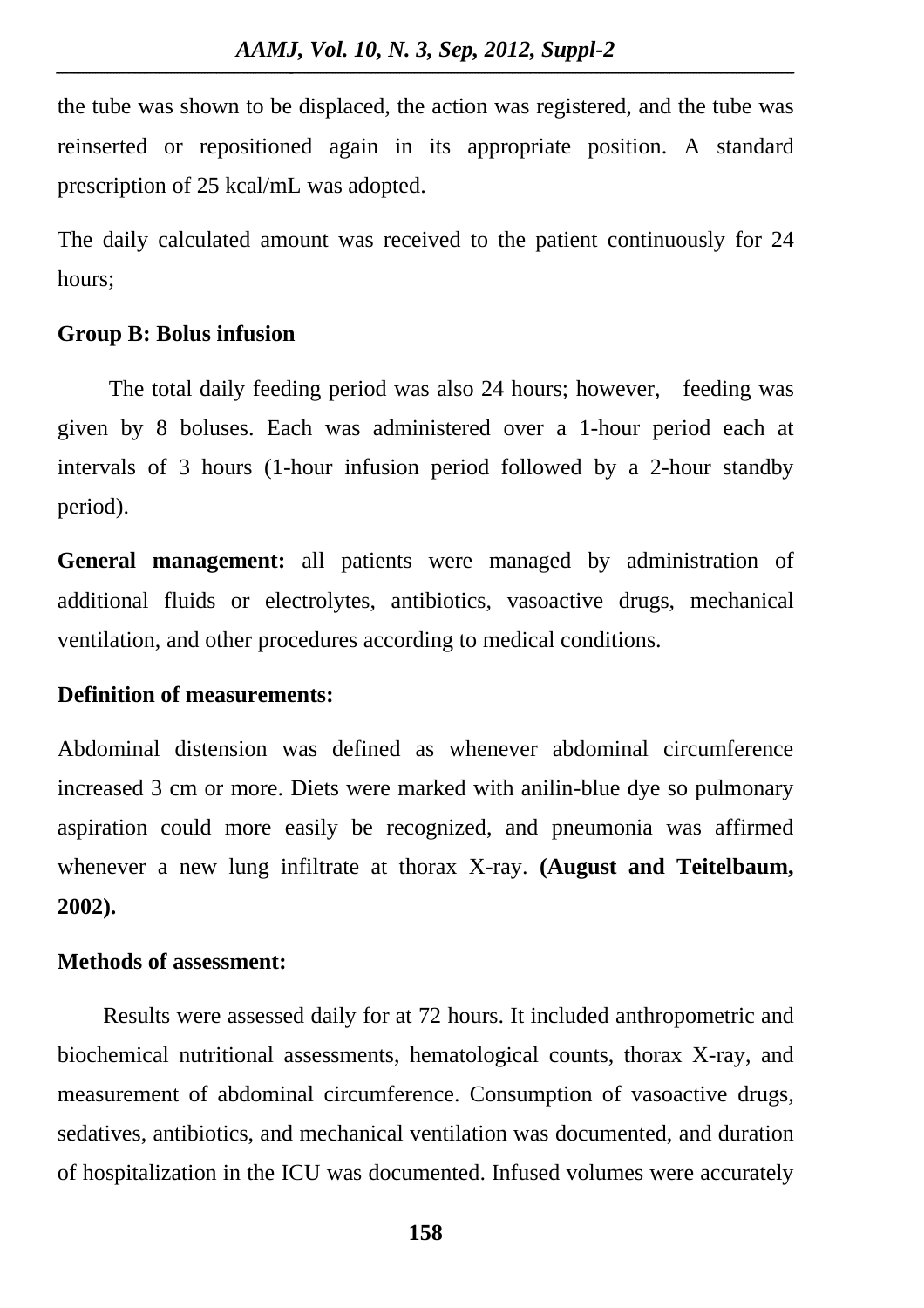recorded. The complication rate was calculated per patient and a single episode of vomiting, diarrhea, or distention was enough to define the case as complicated.

### **Data collection:**

Collected data included patient's health characteristics such as the patient's age, sex, height, weight, as well as past medical and surgical history and current medication. Acute Physiology and Chronic Health Evaluation (APACHE II score) was performed daily to assess the patients' severity of illness. Moreover, neurologic parameters including Glasgow coma score (GCS) and cough reflex were evaluated to identify patient's level of consciousness and cough. The complication rate was also documented.

### **Statistical analysis**

The collected data were organized, tabulated and statistically analyzed using statistical package for social science (SPSS) version 16; running on IBM compatible computer. For quantitative data, mean and standard deviation (SD) were calculated, while relative frequency and percent distribution were calculated for categorical data. Student's (t) test or Chi square  $(X^2)$  were used to compared groups in quantities and qualitative data respectively. P value  $\leq 0.05$ was considered significant.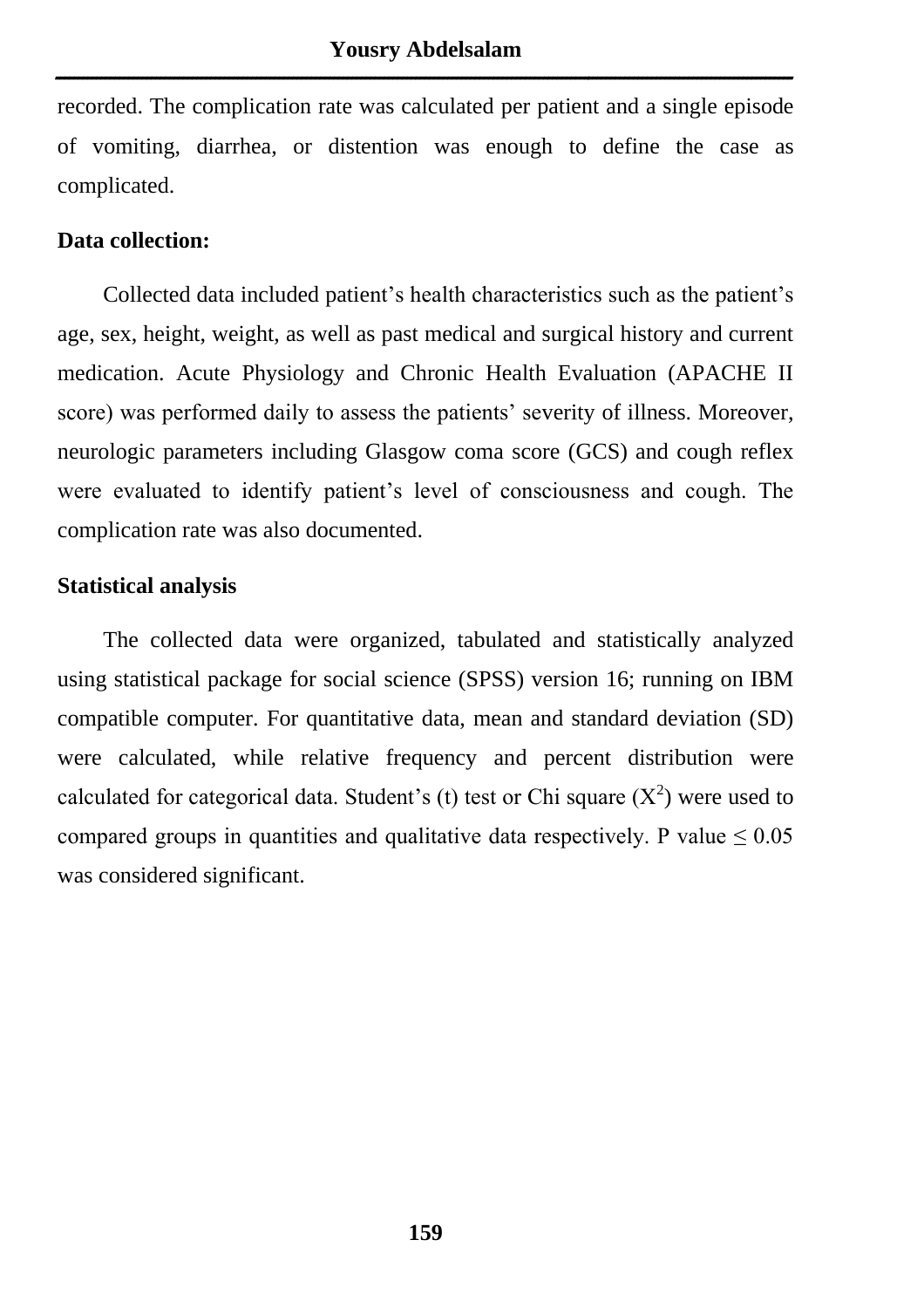### **RESULTS**

General characteristics and laboratory data were represented in table (1). There was no significant difference between intermittent and continuous groups as regard to age  $(64.0\pm3.83 \text{ vs } 62.30\pm5.00 \text{ respectively})$ ; sex (males represented 55% and 70% of intermittent and continuous groups respectively). In addition, there was no significant difference between both groups as regard to BMI and any one of laboratory data.

In addition, there was no significant difference between intermittent and continuous groups as regard to ICU parameters (table 2) or gastrointestinal complications (table 3).

As regard to amount of feeding, the prescribed amount for both groups was 800, 1200 and 1200 in days 1, 2 and 3 successively. In the first day, there was significant decrease of actually administered amount in intermitted group when compared to continuous group  $(657.00\pm43.02 \text{ vs } 745.75\pm16.72 \text{ respectively}).$ On the other hand, no significant difference was found between both groups at days 2 and 3 (table 4). No case reported aspiration and mortality rate was zero.

|                   | Intermittent            | Continuous                | test | p           |
|-------------------|-------------------------|---------------------------|------|-------------|
| Age               | $64.0 \pm 3.83$ ; 56-72 | $62.30 \pm 5.00; 53 - 71$ | 1.20 | $0.23$ (NS) |
| Sex (male)        | $11(55.0\%)$            | $14(70.0\%)$              | 0.96 | $0.32$ (NS) |
| Weight            | $66.65 \pm 2.56$        | $65.60 \pm 3.31$          | 1.12 | $0.26$ (NS) |
| Height            | $1.688 \pm 0.023$       | $1.689 \pm 0.022$         | 0.07 | $0.94$ (NS) |
| <b>BMI</b>        | $23.37 \pm 0.51$        | $22.98 \pm 0.84$          | 1.73 | $0.09$ (NS) |
| Serum albumin     | $3.51 \pm 0.22$         | $3.57 \pm 0.21$           | 0.87 | $0.38$ (NS) |
| Hemoglobin        | $11.33 \pm 0.48$        | $11.18 \pm 0.40$          | 1.09 | $0.28$ (NS) |
| Lymphocyte        | $1360.50\pm 64.02$      | $1397 \pm 75.50$          | 1.68 | $0.10$ (NS) |
| count             |                         |                           |      |             |
| <b>WBCs count</b> | $13532.50 \pm 549.70$   | $13461.50 \pm 1233.40$    | 0.23 | $0.81$ (NS) |
| Blood urea        | $54.35 \pm 12.11$       | $54.25 \pm 12.35$         | 0.03 | $0.98$ (NS) |
| Serum creatinine  | $1.12 \pm 0.24$         | $1.15 \pm 0.19$           | 0.50 | $0.62$ (NS) |

**Table (1): Comparison between intermittent and continuous as regard to general characteristics and laboratory findings**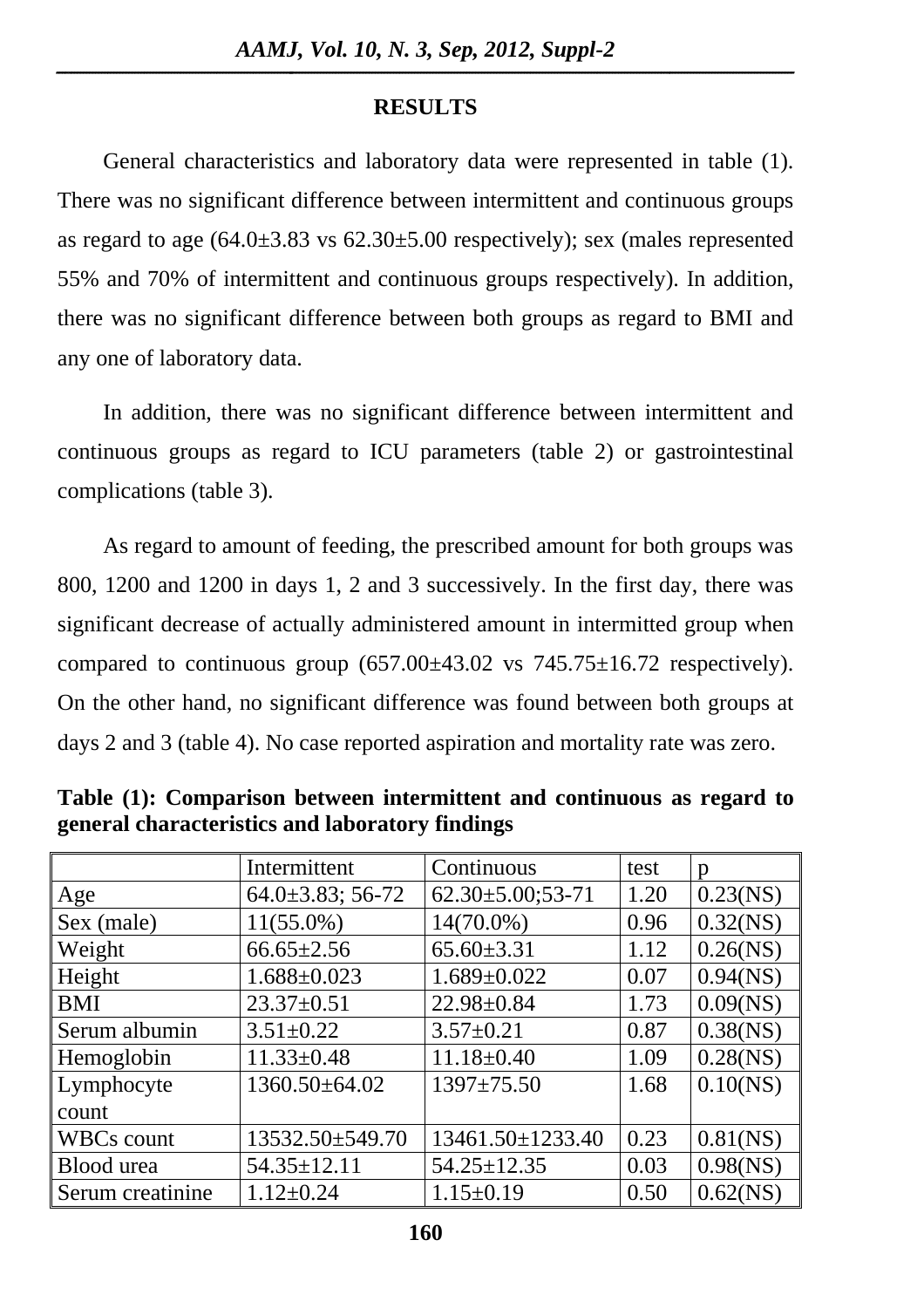|                              | Intermittent              | Continuous                         | $\mathfrak{p}$ |
|------------------------------|---------------------------|------------------------------------|----------------|
| Indication for ICU admission |                           |                                    |                |
| Respiratory insufficiency    | $7(35.0\%)$               | $5(25.0\%)$                        |                |
| Heart disease                | $7(35.0\%)$               | $12(60.0\%)$                       | $0.26$ (NS)    |
| Neurologic problems          | $6(30.0\%)$               | $3(15.0\%)$                        |                |
| Time in ICU (days)           | $15.55 \pm 351$ ;<br>$9-$ | $15.80 \pm 1.82$ ; 11- $0.77$ (NS) |                |
|                              | 22                        | 18                                 |                |
| Need mechanical ventilation  | $8(40.0\%)$               | $7(35.0\%)$                        | $0.74$ (NS)    |
| Need sedation                | $8(40.0\%)$               | $6(30.0\%)$                        | $0.51$ (NS)    |
| Vasoactive drugs             | $8(40.0\%)$               | $9(45.0\%)$                        | $0.74$ (NS)    |
| Antibiotics                  | $13(65.0\%)$              | $13(65.0\%)$                       | 1.0(NS)        |
| <b>APACHI</b> score          | $19.10 \pm 1.51$          | $19.80 \pm 1.93$                   | $0.21$ (NS)    |
| <b>GCS</b>                   | $7.25 \pm 1.25$           | $7.30 \pm 1.21$                    | 0.89(NS)       |

|                     |  | Table (2): Comparison between intermittent and continuous as regard to |  |  |  |
|---------------------|--|------------------------------------------------------------------------|--|--|--|
| <b>ICU findings</b> |  |                                                                        |  |  |  |

| Table (3): Comparison between intermittent and continuous as regard to |  |  |  |
|------------------------------------------------------------------------|--|--|--|
| gastrointestinal complications                                         |  |  |  |

| Variable     | Day     | Intermittent | Continuous  | p           |
|--------------|---------|--------------|-------------|-------------|
| Vomiting     | Day $1$ | $2(10.0\%)$  | $1(5.0\%)$  | $0.54$ (NS) |
|              | Day 2   | $1(5.0\%)$   | $0(0.0\%)$  | $0.31$ (NS) |
|              | Day 3   | $1(5.0\%)$   | $0(0.0\%)$  | $0.31$ (NS) |
| Diarrhea     | Day $1$ | $1(5.0\%)$   | $2(10.0\%)$ | $0.54$ (NS) |
|              | Day 2   | $0(0.0\%)$   | $1(5.0\%)$  | $0.31$ (NS) |
|              | Day 3   | $2(10.0\%)$  | $1(5.0\%)$  | $0.54$ (NS) |
| $ $ Tube     | Day $1$ | $0(0.0\%)$   | $0(0.0\%)$  |             |
| obstruction  | Day 2   | $1(5.0\%)$   | $1(5.0\%)$  | 1.0(NS)     |
|              | Day 3   | $1(5.0\%)$   | $1(5.0\%)$  | 1.0(NS)     |
| $\vert$ Tube | Day $1$ | $1(5.0\%)$   | $1(5.0\%)$  | 1.0(NS)     |
| displacement | Day 2   | $1(5.0\%)$   | $0(0.0\%)$  | $0.31$ (NS) |
|              | Day 3   | $1(5.0\%)$   | $1(5.0\%)$  | 1.0(NS)     |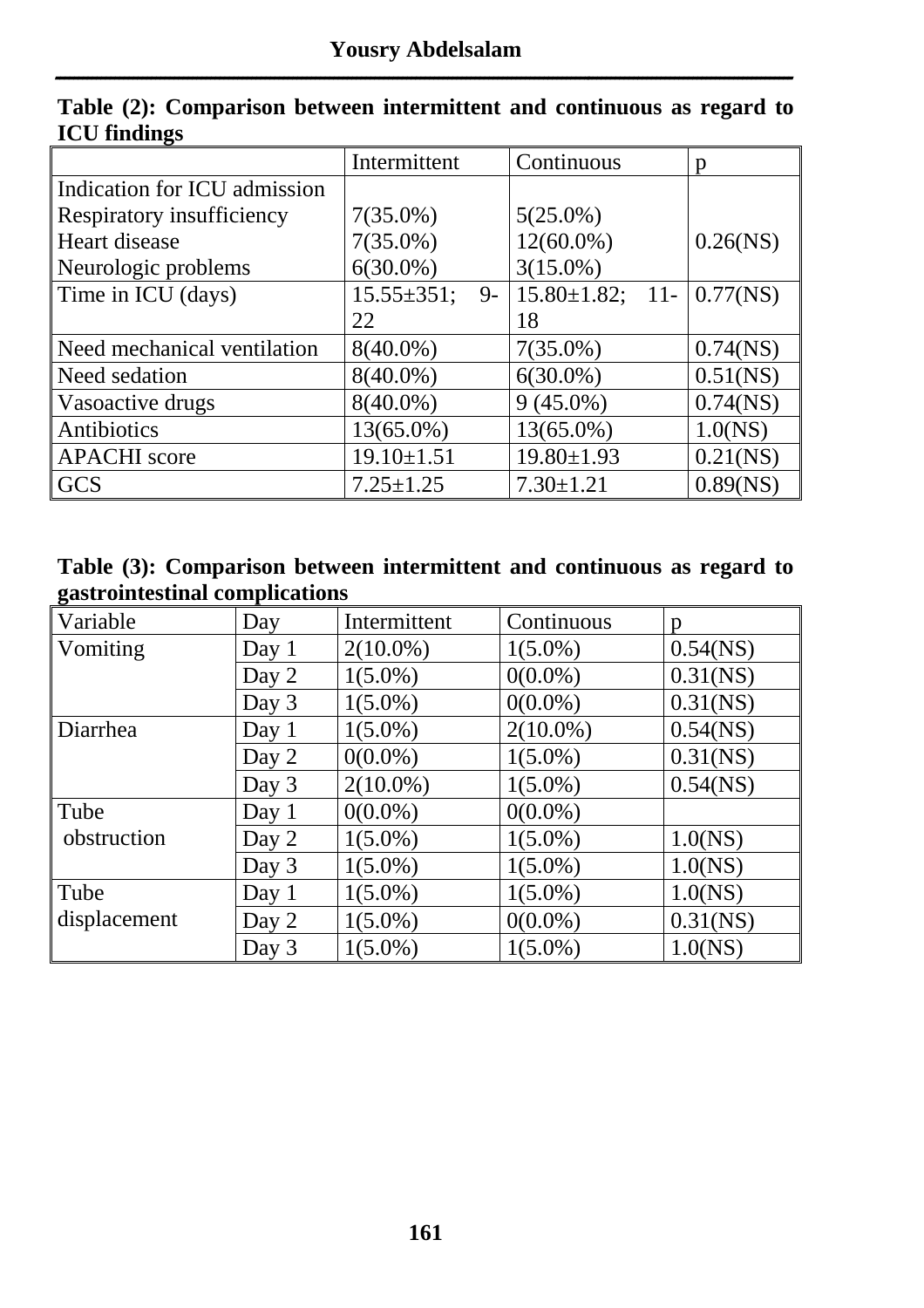| Variable       |              | Intermittent       | Continuous         |             |
|----------------|--------------|--------------------|--------------------|-------------|
| $\Delta$ Day 1 | Prescribed   | 800                | 800                |             |
|                | Administered | $657.00\pm43.02$   | $745.75 \pm 16.72$ | $< 0.001*$  |
| $\log 2$       | Prescribed   | 1200               | 1200               |             |
|                | Administered | $923.50 \pm 23.90$ | $938.50 \pm 34.79$ | $0.12$ (NS) |
| Day 3          | Prescribed   | 1200               | 1200               |             |
|                | Administered | $928.50 \pm 16.31$ | $924.00 \pm 18.07$ | $0.43$ (NS) |

**Table (4): Comparison between intermittent and continuous as regard to enteral nutritional** 

### **DISCUSSION**

For many years, it has been recommended that enteral nutrition should be introduced slowly and adjusted according to tolerance. High-risk cases are substantially more prone to motility derangements **(Serpa, et al., 2003).**

Some authors advocate continuous administration of the diet as a means of overcoming possible gastric stasis and reflux, yet there is not wide consensus about the efficacy of such an approach **(ROCCO, 1998; Twyman, 1997).** Thus, the present study was designed to identify the benefits and complications of continuous versus intermittent administration of enteral feeding in critically ill patients.

In the present work, there was no statistical significant difference was found between the two groups in relation to the incidence vomiting. This may indicate that vomiting was not affected by the EN method itself **(Quigley et al., 2001)** more over**.**

No incidence of aspiration related to the EN. Similar results were reported in other studies **(Stevens et al., 2002).** This finding could be related to the application of known protocols during the EN administration and reflected by the low incidence of vomiting in both groups. Moreover, Few cases of HGRV were identified which is in accordance with **Elpern et al. (2004) Metheny et al.**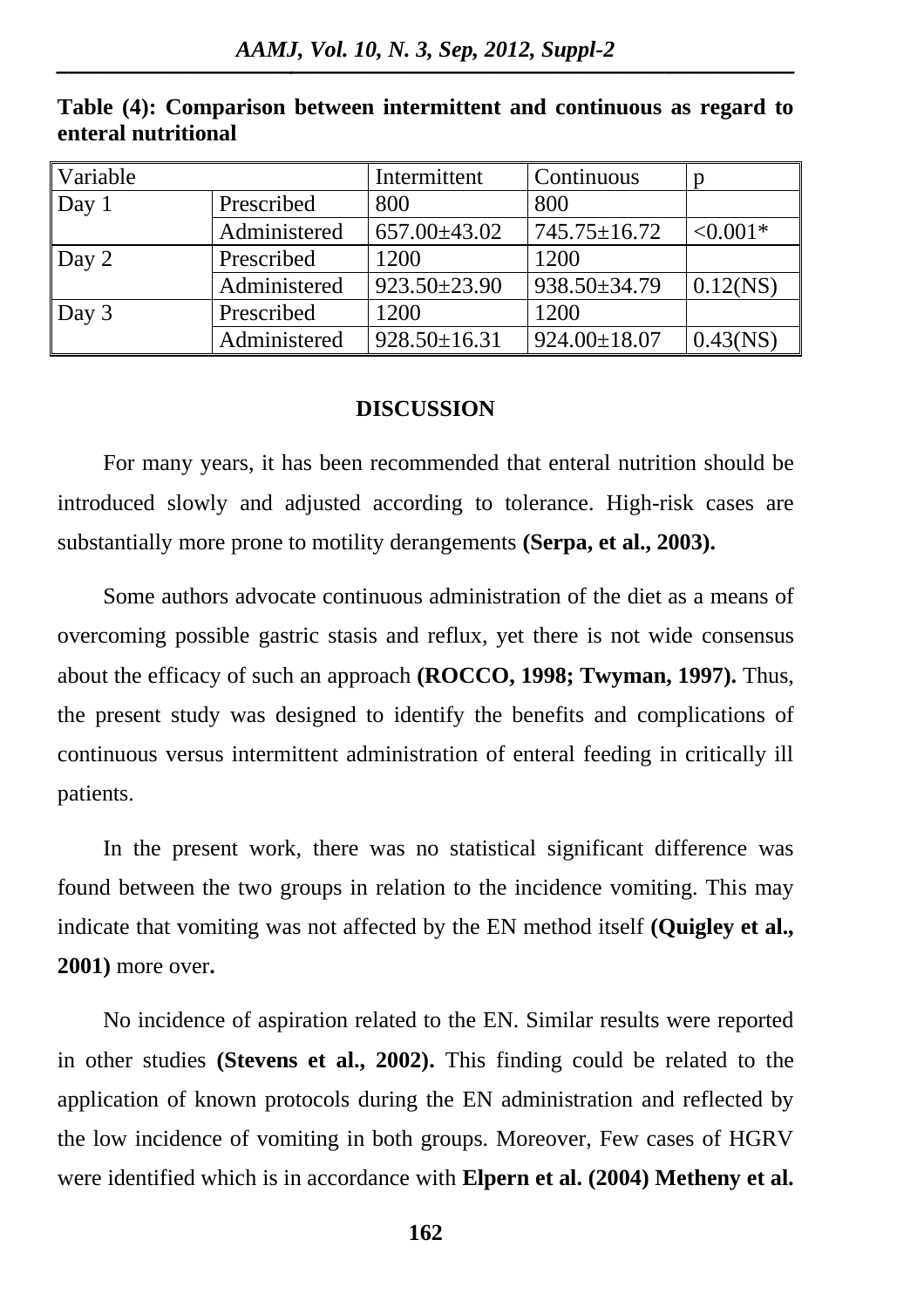**(2008) and O'Meara et al. (2008)** On the other hand, a number of investigators did find a high incidence of HGRV **(Leary-Kelley et al., 2005; Reintam et al., 2009).** This could be related to the inclusion of patients who were subject to a higher risk for delayed gastric emptying such as those suffering from sepsis and hemodynamic instability, and receiving sedatives **(Charney et al., 2001).** 

Furthermore, no statistical significant difference was found between the two groups concerning the incidence of HGRV. Similar results have been reported in other studies **(MacLeod et al., 2007; Chen et al., 2006).** 

In the present study, intermittent enteral feeding fail to provide as much volume as the continuous modality on the first day, but at the third day, the advantage had disappeared. In addition, when complications are considered, the differences between the two routines were even more subtle and could not be statistically confirmed. Thus, both therapies were actually very successful, since total diet-related morbidity was quite low for such a critical population, and nearly 80% of the nutritional intake goal was reached by 72 hours. It had been accepted by **Berry and Braunschweig (1998)** that, whenever 80% of the energy needs of the patient are supplied by 72 hours, the replenishment program should be considered adequate.

In short, results of the present study found that, complication rate was comparatively low with either bolus or continuous administration. In addition, continuous administration provided a higher dietary intake on the first day in Group II, but by the third day, no difference remained between the two groups. Finally, both methods displayed a deficit of actually supplied volume when compared with diet prescription, but this shortcoming was small, similar in both groups, and justified in circumstances of critical disease and intensive care.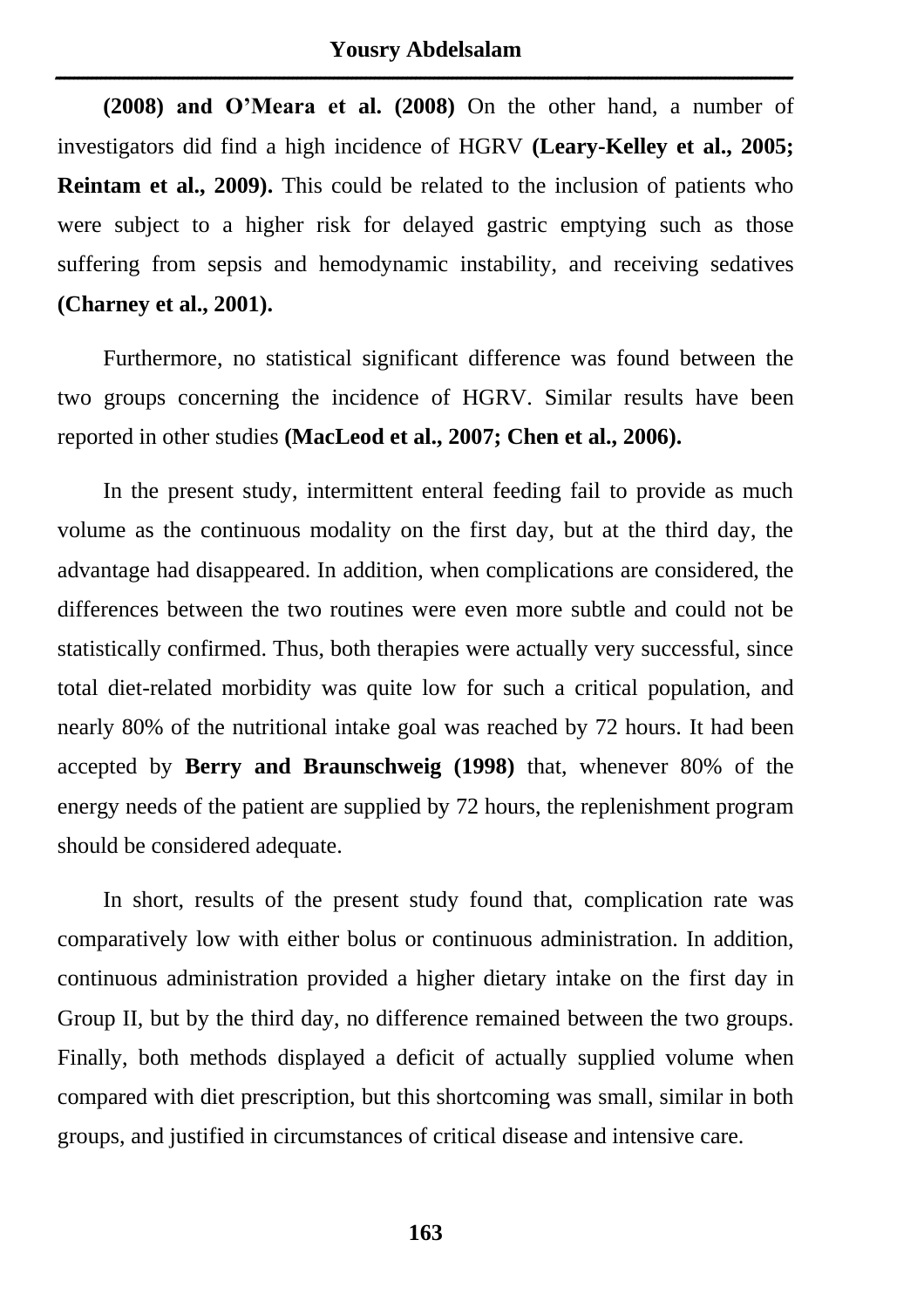The present study had one limiting step in the form of short duration of observation (72 hours). It is postulated that, an observation period longer than 72 hours would perhaps amplify the differences between both techniques; however, this was not feasible due to busy ICU. In addition, more aggressive bolus feedings with syringe injections that are typically performed at high pressures and short times would potentially underscore the limitations of one versus the other method.

Further studies should include longer alimentation periods and populations with different risk scores to advance the knowledge about these widely adopted therapeutic techniques.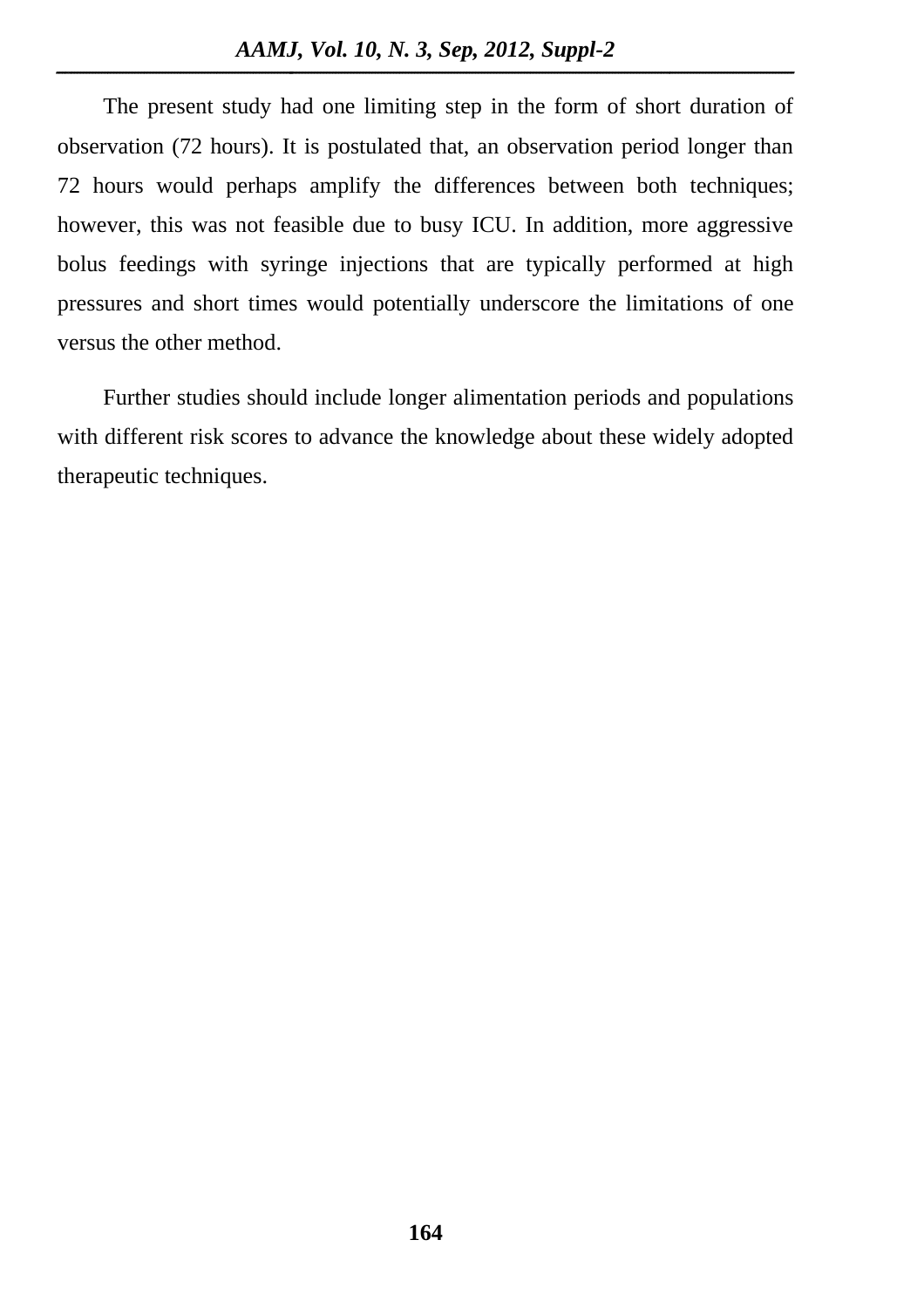#### **REFERENCES**

**ــــــــــــــــــــــــــــــــــــــــــــــــــــــــــــــــــــــــــــــــــــــــــــــــــــــــــــــــــــــــــــــــــــــــــــــــــــــــــــــــــ**

- **August D, Teitelbaum D.** Guidelines for use of parenteral and enteral nutritionin adult and pediatric patients. JPEN **2002**; 26(2):1–9.4.
- **Berry JK, Braunschweig CA.** Nutritional assessment of the critically ill patient. Crit Care Nurs Q **1998**; 21:33-46.
- **Btaiche I, Chan L, Pleva M, Kraft M.** Critical illness, gastrointestinal complications, and medication therapy during enteral nutrition in critically ill adult patients. Nutr Clin Pract **2010**;25:32–49.2.
- **Chen Y, Chou S, Lin L.** The effect of intermittent nasogastric feeding on preventing aspiration pneumonia in ventilated critically ill patients. J Nurs Res **2006**;14(3):167–70.
- **Collard H, Saint S, Matthay M.** Prevention of ventilator associated pneumonia: an evidence based systematic review. Ann Intern Med **2003**;138(6):494–500.7.
- **Elpern E, Stutz L, Skipper A, Peterson S.** Outcomes associated with enteral tube feedings in a medical intensive care unit. Am J Crit Care **2004**;13(3):221–30.
- **Leary-Kelley C, Puntillo K, Barr J.** Nutritional adequacy in patients receiving mechanical ventilation who are fed enterally. Am J Crit Care **2005**;14:222– 30.
- **MacLeod J, Lefton J, Houghton D, Roland C, Doherty J, Cohn S, Barquist E.** Prospective randomized control trial of intermittent versus continuous gastric feeds for critically ill trauma patients. J Trauma **2007**;63(1):57–61.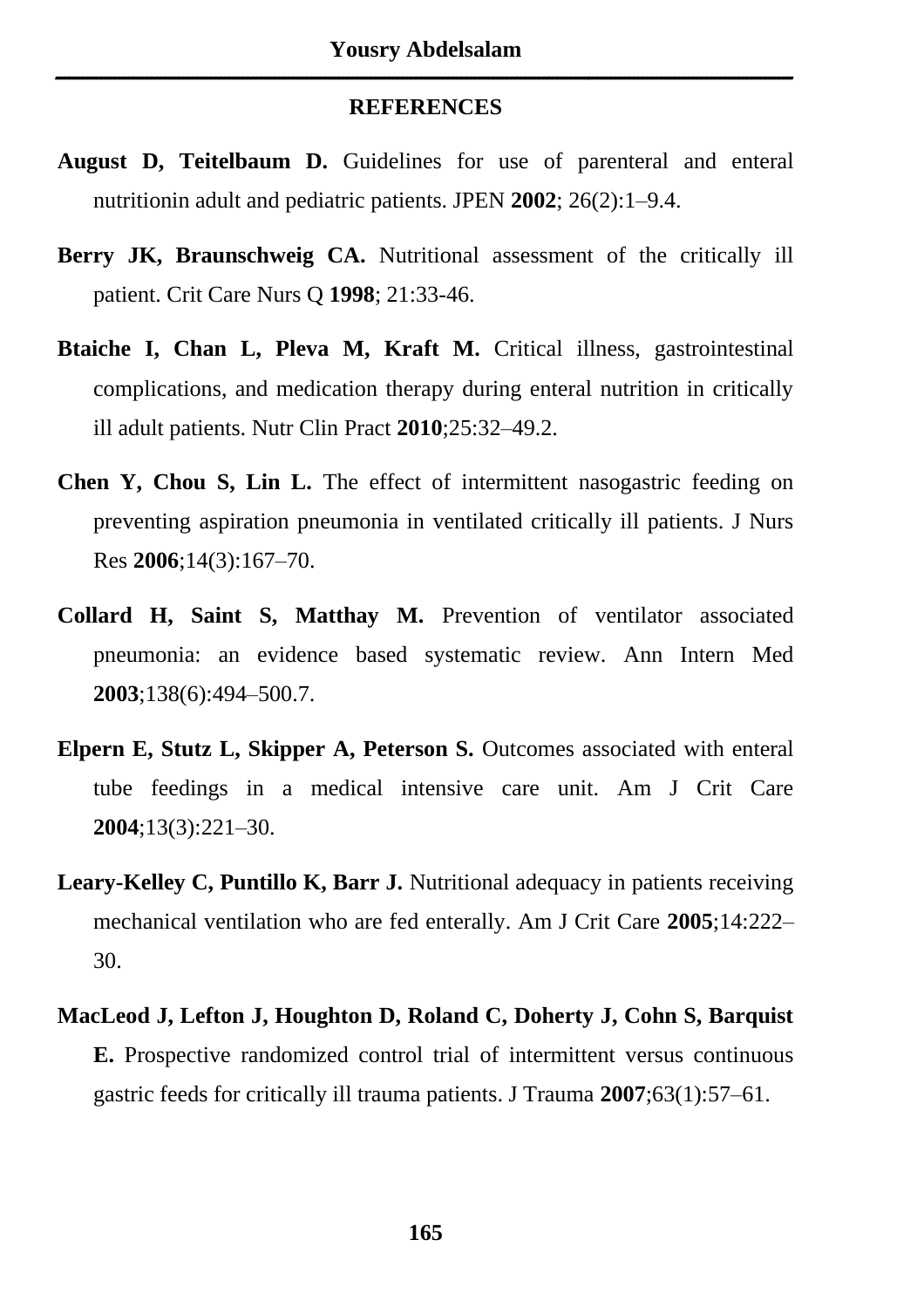- **Metheny N, Schallom L, Oliver D.** Gastric residual volume and aspiration in critically ill patients receiving gastric feedings. Am J Crit Care **2008**;17(6): 512–20.
- **Metheny N.** Risk factors of aspiration. JPEN **2002**;26(6):26–36.8.
- **Nassar A, Silva F, Cleva R.** Constipation in intensive care unit: incidence and risk factors. J Crit Care **2009**; 24:630–40.10
- **O'Meara D, Mireles-Cabodevila E, Frame F.** Evaluation of delivery of enteral nutrition in critically ill patients receiving mechanical ventilation. Am J Crit Care **2008**;7(1):53–61.
- **Quigley E, Hasler W, Parkman H.** American Gastroenterological Association technical review of nausea and vomiting. Gastroenterology **2001**; 120:263– 70.
- **Reintam A, Parm P, Kitus R, Kern H, Starkopf J.** Gastrointestinal symptoms in intensive care patients. Acta Anaesthesiol Scand **2009**;53:318–20.
- **Roberts RP, Zaloga GP.** Enteral nutrition in the critically ill patient. In: GrenvickA, Ayres SM, Holbrook PR, editors. Textbook of critical care. 4th ed. Philadelphia, PA: WB Saunders; **2000**. p. 875–80.5.
- **Rocco O.** Gastrointestinal motility and tube feeding. Crit Care Med **1998**; 26:104-109.
- **Schmidt H, Martindale R.** The gastrointestinal tract in critical illness. Curr OpinClin Nutr Metab Care **2001**;4:547–50.6.
- **Serpa LF, Kimura M, Faintuch J, Ceconello I.** Effects of continuous versus bolus infusion of enteral nutrition in critical patients. Rev. Hosp. Clin. Fac. Med. S. Paulo **2003;** 58(1):9-14.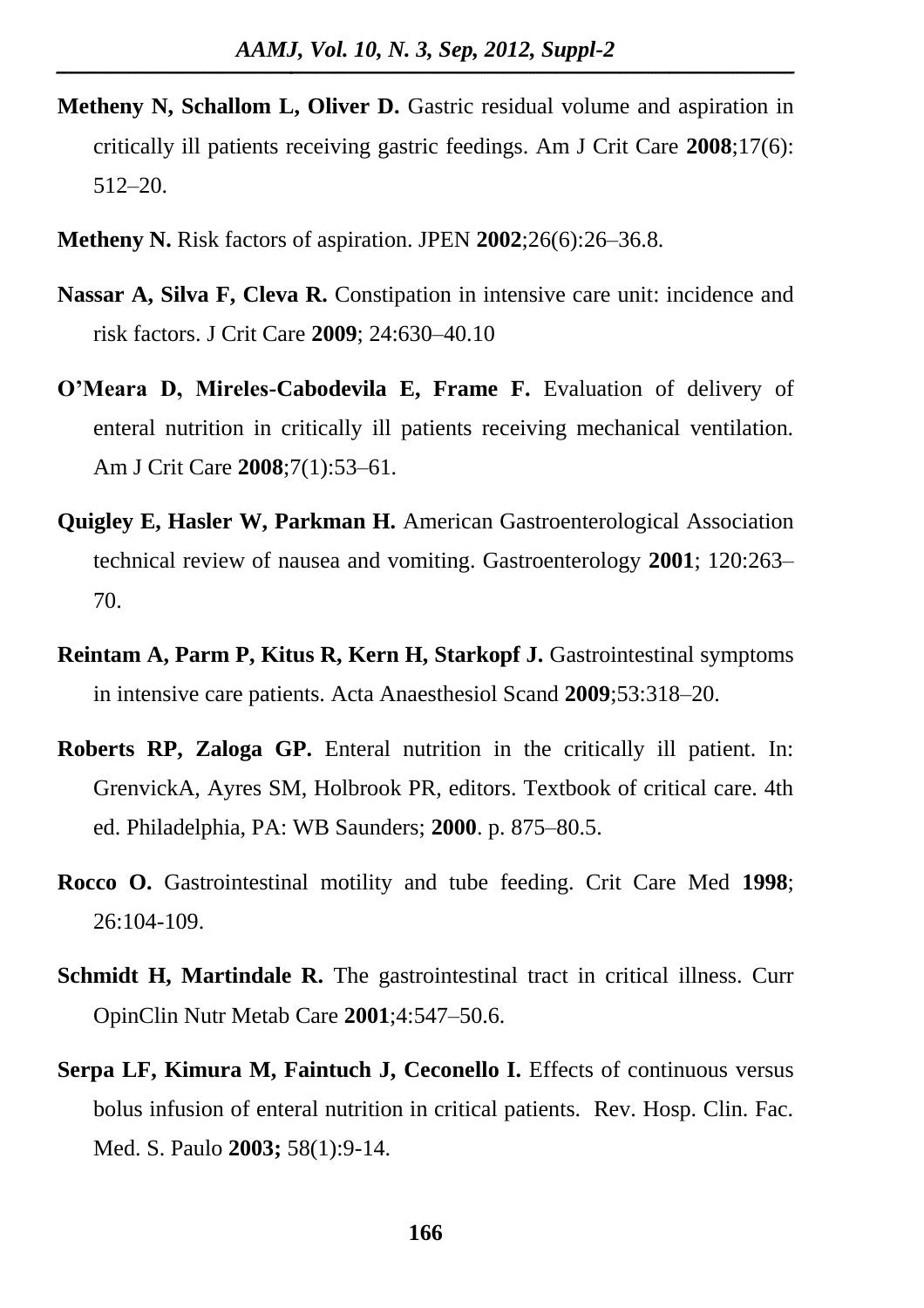- **Steevens E, Lipscomb A, Poole G.** Comparison of continuous versus intermittent nasogastric enteral feeding in trauma patients: perceptions and practice. Nutr Clin Pract **2002**;17:118–20.
- **Twyman D.** Nutritional management of the critically ill neurologic patient. Crit Care Clin **1997**; 13:39-49.
- **Whelan K, Judd PA, Tuohy KM, Gibson GR, Preedy VR, Taylor MA.** Fecal micro-biota in patients receiving enteral feeding are highly variable and may be altered in those who develop diarrhea. Am J Clin Nutr **2009**; 89:240–50.9.
- **Whelan K.** Enteral-tube-feeding diarrhea: manipulating the colonic microbiota with probiotics and prebiotics. Proc Nutr Soc **2007**; 66:299–300.3.